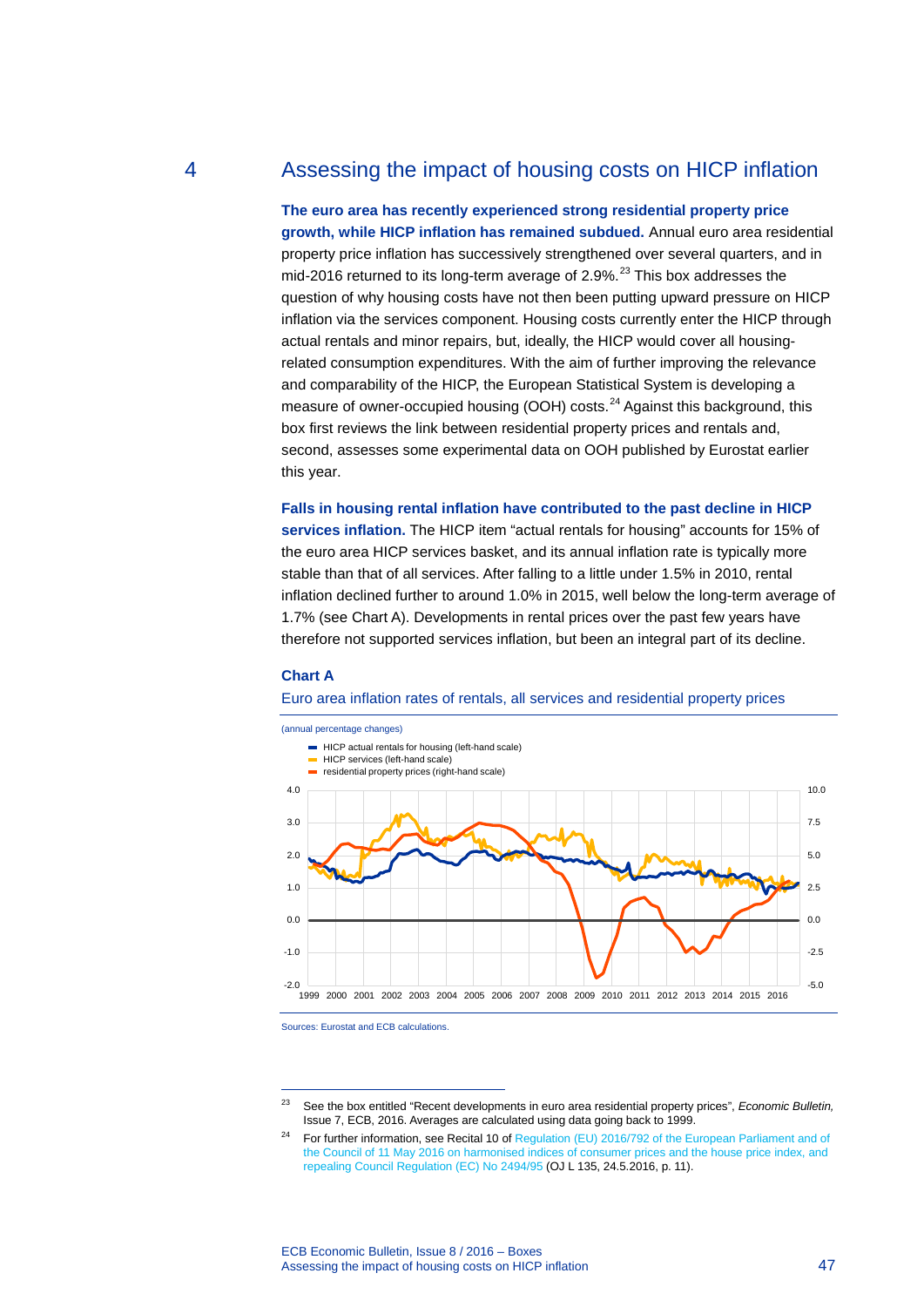**In principle, there is a long-run relationship between residential property prices and rents.** For example, if residential property prices were considered high relative to rents, then some property owners might decide to sell and instead rent, in anticipation of purchasing again later at a lower price. That would put downward pressure on property prices and upward pressure on rents, leading to an adjustment.

**In practice, however, a number of frictions can lead to a protracted decoupling between the dynamics of residential property prices and rents.** These frictions, such as transaction costs, credit constraints and the long-term nature of some rental contracts, limit the substitutability between renting and owning property. Moreover, in some euro area countries rent controls, including indexation, are important and can lead to a longer-lasting divergence between the two sets of prices. This is especially true of social housing, which accounts for a significant part of some countries' national HICP "actual rentals for housing" component. Where rents are indexed to a consumer price index, low inflation over the past few years may have exerted successively more downward pressure on rental inflation.

### **Chart B**

# Residential property prices and the price-to-rent ratio



Sources: Eurostat and ECB calculations.

-

**The ratio between residential property prices and rental prices in the euro area**  has varied over time (see Chart B).<sup>[25](#page-1-0)</sup> In particular, past falls in interest rates are likely to have had a bearing on this relationship. Falls in nominal interest rates imply lower yields on other benchmark investment assets such as bonds, and thereby also imply a lower required rental yield on residential property.<sup>[26](#page-1-1)</sup> In practice, this downward adjustment to the rental yield is more likely to occur through faster increases in property prices than slower increases in rental prices. But the changes in the residential property price-to-rent ratio also illustrate that, in the run-up to the financial crisis, housing valuations had become stretched in many countries. In

<span id="page-1-0"></span><sup>25</sup> See the box entitled "House prices and the rent component of the HICP in the euro area", *Monthly Bulletin*, ECB, August 2014.

<span id="page-1-1"></span><sup>&</sup>lt;sup>26</sup> The rental yield is defined as the ratio of a year's rent to the price of the property, i.e., it is the inverse of the price-to-rent ratio, so a lower rental yield means a higher price-to-rent ratio.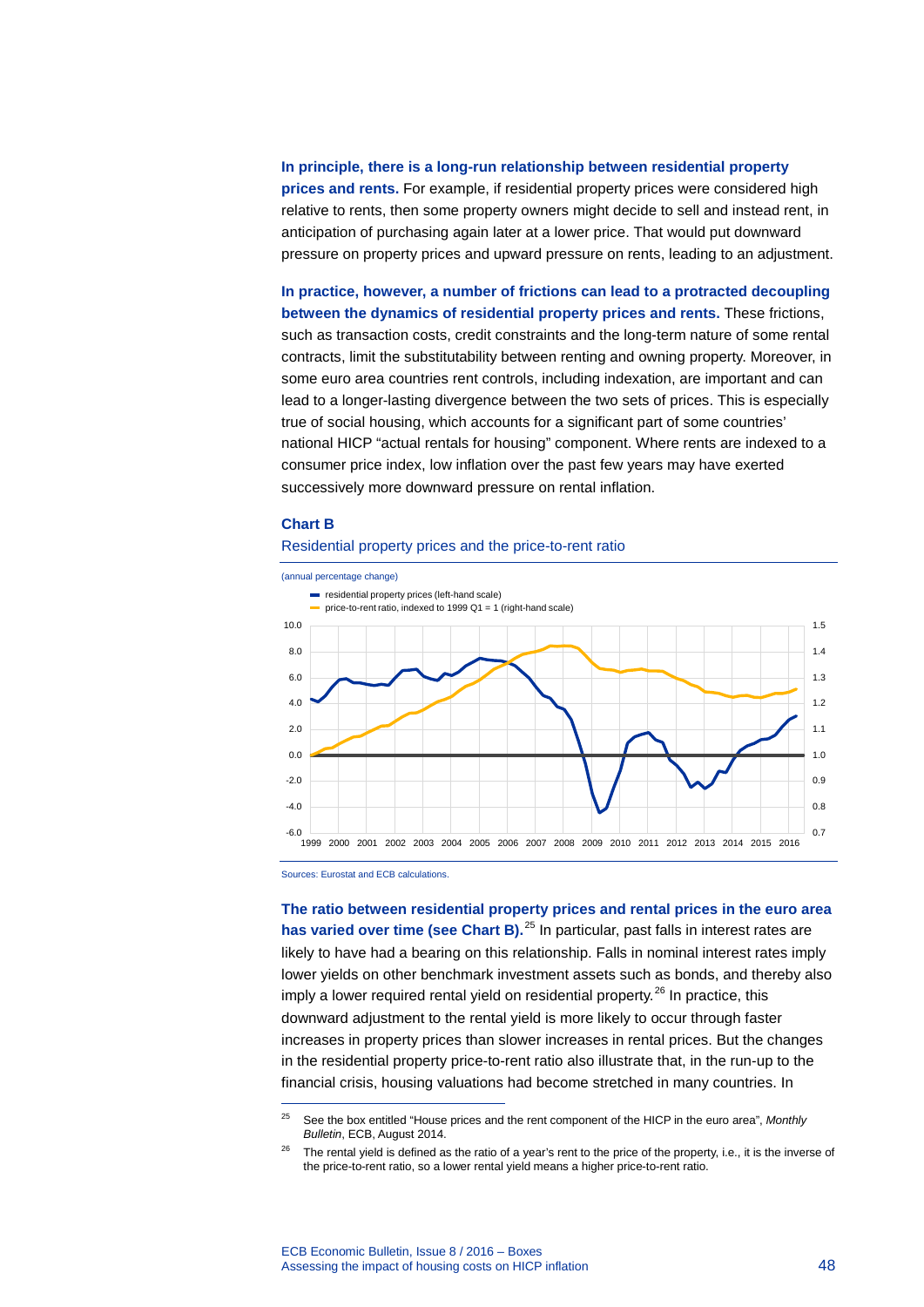conclusion, the recent pick-up in residential property price inflation should not be expected to provide an automatic boost to housing rental inflation and thereby HICP inflation.

**HICP inflation only partially reflects changes in housing-related prices, as it focuses on actual rents and does not include all OOH costs.** This restriction reflects the difficulties involved in resolving the trade-off between two seemingly opposed conceptual objectives. The first is that the HICP should capture consumption prices rather than asset prices. However, it is more natural to consider residential property not as a consumption good, but rather as a form of investment asset that both serves as a store of wealth and provides an ongoing flow of consumable housing services.<sup>[27](#page-2-0)</sup> This would suggest that residential property prices should not be incorporated directly in the HICP. The second conceptual objective is that the HICP should be based on only the prices of observable monetary transactions. This argues against using the rents of equivalent properties to measure the price of the ongoing dividend flow of housing services consumed by an owner occupier (known as the rental equivalence approach).

**The nature of this dichotomy means that national statistical institutes tend to compromise between these two objectives regarding their own consumer price indices.** There is, however, no international consensus on the optimal form of compromise; often the individual characteristics of each country and the main purposes for which the consumer price index is used are a key factor. Many countries with uniformly well-developed rental markets have opted to take the rental equivalence approach. $^{28}$  $^{28}$  $^{28}$  Other countries, especially those where data distinguish between the prices for the housing structure (reflecting the part of the property related to a consumption good) and prices for the land (reflecting the part related to an investment asset), derive their OOH price index directly from the price of the housing structure. In the euro area, there is great heterogeneity in property markets across member countries, with owner-occupancy ratios ranging from below 50% to over 90%; for over 15 years the European Statistical System has therefore been pursuing an approach based on the observable price of residential property. This does, however, mean that the index still includes an asset price element.

**Eurostat released new, experimental data on OOH earlier this year, provided by EU national statistical institutes.** These OOH price indices reflect changes in the price of *net* purchases of residential property by the household sector, i.e., transactions between households are excluded. Indicative ECB calculations, made to illustrate the scale of the potential effect of including the national OOH indices into the euro area HICP, imply absolute differences in the inflation rates of up to 0.2 percentage points in any individual quarter, but no difference on average over the past five years. These national OOH price indices are only available quarterly with a

-

<span id="page-2-0"></span> $27$  In this sense, a house could be likened to a share: an asset which also generates a dividend stream.

<span id="page-2-1"></span><sup>&</sup>lt;sup>28</sup> For instance, the United Kingdom's Office for National Statistics has recently announced that a rental equivalence-augmented consumer price index will become the Office's main measure of inflation.